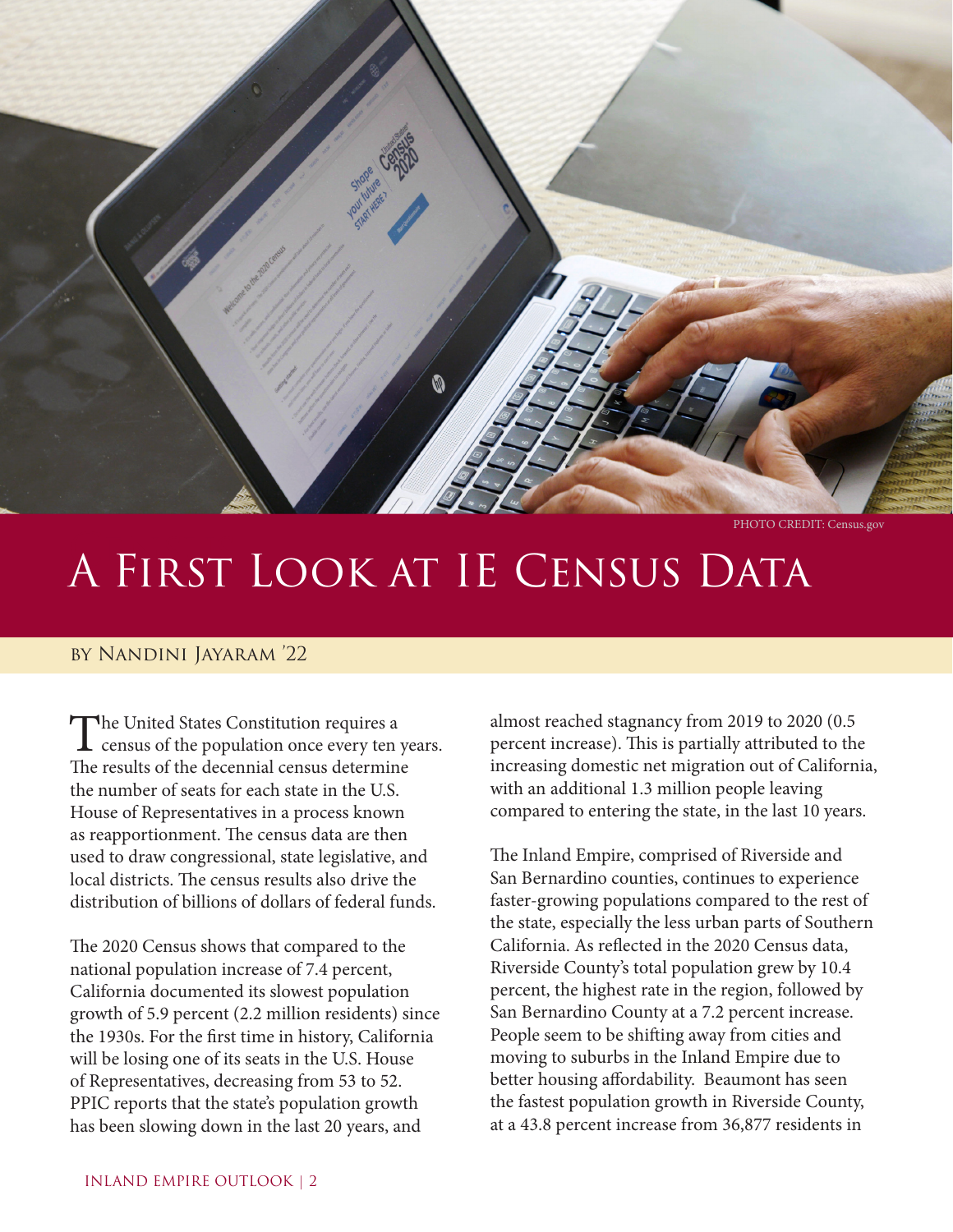## **Riverside County**

| <b>City</b>                   | <b>Population 2010</b> | <b>Population 2020</b> | Change   |
|-------------------------------|------------------------|------------------------|----------|
| Banning                       | 29,603                 | 29,505                 | $-0.3%$  |
| <b>Beaumont</b>               | 36,877                 | 53,036                 | 43.8%    |
| Blythe                        | 20,817                 | 18,317                 | $-12.0%$ |
| Calimesa                      | 7,879                  | 10,026                 | 27.2%    |
| Canyon Lake                   | 10,561                 | 11,082                 | 4.9%     |
| <b>Cathedral City</b>         | 51,200                 | 51,493                 | 0.6%     |
| Coachella                     | 40,704                 | 41,941                 | 3.0%     |
| Corona                        | 152,374                | 157,136                | 3.1%     |
| <b>Desert Hot Springs</b>     | 25,938                 | 32,512                 | 25.3%    |
| Eastvale                      | 53,668                 | 69,757                 | 30.0%    |
| Hemet                         | 78,657                 | 89,833                 | 14.2%    |
| Highgrove                     | 3,988                  | 7,515                  | 88.4%    |
| <b>Indian Wells</b>           | 4,958                  |                        |          |
| Indio                         | 76,036                 | 89,137                 | 17.2%    |
| Jurupa Valley                 |                        | 105,053                |          |
| Lake Elsinore                 | 51,821                 | 70,265                 | 35.6%    |
| La Quinta                     | 37,467                 | 37,558                 | 0.2%     |
| Menifee                       | 77,519                 | 102,527                | 32.3%    |
| Moreno Valley                 | 193,365                | 208,634                | 7.9%     |
| Murrieta                      | 103,466                | 110,949                | 7.2%     |
| Norco                         | 27,063                 | 26,316                 | $-2.8%$  |
| Palm Desert                   | 48,445                 | 51,163                 | 5.6%     |
| <b>Palm Springs</b>           | 44,552                 | 44,575                 | 0.1%     |
| Perris                        | 68,386                 | 78,700                 | 15.1%    |
| Rancho Mirage                 | 17,218                 | 16,999                 | $-1.3%$  |
| Riverside                     | 303,871                | 314,998                | 3.7%     |
| San Jacinto                   | 44,199                 | 53,898                 | 21.9%    |
| Temecula                      | 100,097                | 110,003                | 9.9%     |
| Wildomar                      | 32,176                 | 36,875                 | 14.6%    |
| <b>Remainder of County</b>    | 446,736                | 388,382                | $-13.1%$ |
| <b>Riverside County Total</b> | 2,189,641              | 2,418,185              | 10.4%    |

Data Source: https://www.census.gov/quickfacts/fact/table/US/PST045219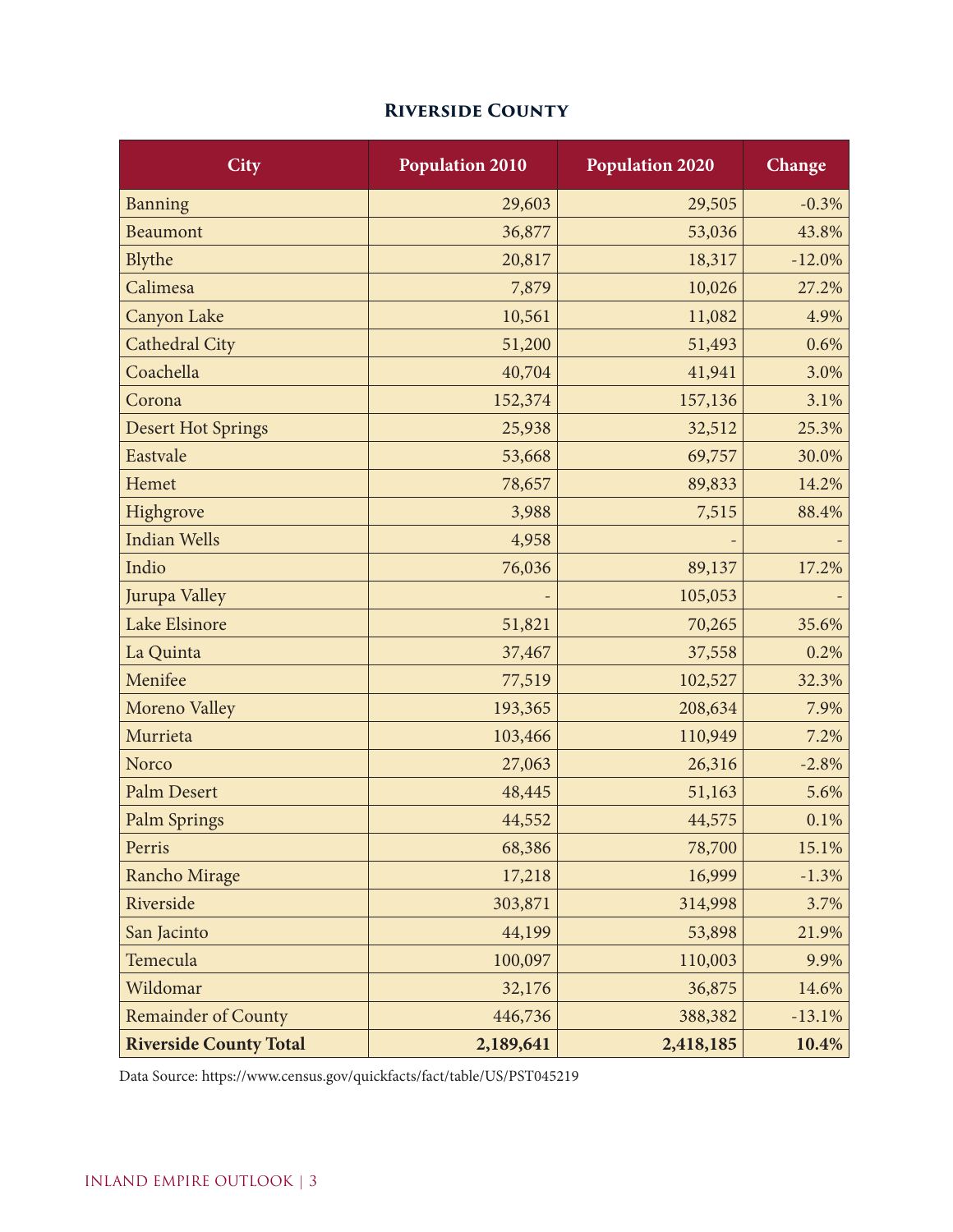## **San Bernardino County**

| <b>City</b>                        | <b>Population 2010</b> | <b>Population 2020</b> | Change   |
|------------------------------------|------------------------|------------------------|----------|
| Adelanto                           | 31,765                 | 38,046                 | 19.8%    |
| <b>Apple Valley</b>                | 69,135                 | 75,791                 | 9.6%     |
| <b>Barstow</b>                     | 22,639                 | 25,415                 | 12.3%    |
| <b>Big Bear Lake</b>               | 5,019                  | 5,046                  | 0.5%     |
| Chino                              | 77,983                 | 91,403                 | 17.2%    |
| Chino Hills                        | 74,799                 | 78,411                 | 4.8%     |
| Colton                             | 52,154                 | 53,909                 | 3.4%     |
| Crestline                          | 10,770                 | 11,650                 | 8.2%     |
| Fontana                            | 196,069                | 208,393                | 6.3%     |
| <b>Grand Terrace</b>               | 12,040                 | 13,150                 | 9.2%     |
| Hesperia                           | 90,173                 | 99,818                 | 10.7%    |
| Highland                           | 53,104                 | 56,999                 | 7.3%     |
| Joshua Tree                        | 7,414                  | 6,489                  | $-12.5%$ |
| Lake Arrowhead                     | 12,424                 | 12,401                 | $-0.2%$  |
| Loma Linda                         | 23,261                 | 24,791                 | 6.6%     |
| <b>Lucerne Valley</b>              | 5,811                  | 5,331                  | $-8.3%$  |
| Montclair                          | 36,664                 | 37,865                 | 3.3%     |
| <b>Needles</b>                     | 4,844                  |                        |          |
| Ontario                            | 163,924                | 175,265                | 6.9%     |
| Rancho Cucamonga                   | 165,269                | 174,453                | 5.6%     |
| Redlands                           | 68,747                 | 73,168                 | 6.4%     |
| Rialto                             | 99,171                 | 104,026                | 4.9%     |
| <b>Running Springs</b>             | 4,862                  | 5,268                  | 8.4%     |
| San Bernardino                     | 209,924                | 222,101                | 5.8%     |
| <b>Twentynine Palms</b>            | 25,048                 | 28,065                 | 12.0%    |
| Upland                             | 73,732                 | 79,040                 | 7.2%     |
| Victorville                        | 115,903                | 134,810                | 16.3%    |
| Yucaipa                            | 51,367                 | 54,542                 | 6.2%     |
| <b>Yucca Valley</b>                | 20,700                 | 21,738                 | 5.0%     |
| <b>Remainder of County</b>         | 250,495                | 264,270                | 5.5%     |
| <b>San Bernardino County Total</b> | 2,035,210              | 2,181,654              | 7.2%     |

Data Source: https://www.census.gov/quickfacts/fact/table/US/PST045219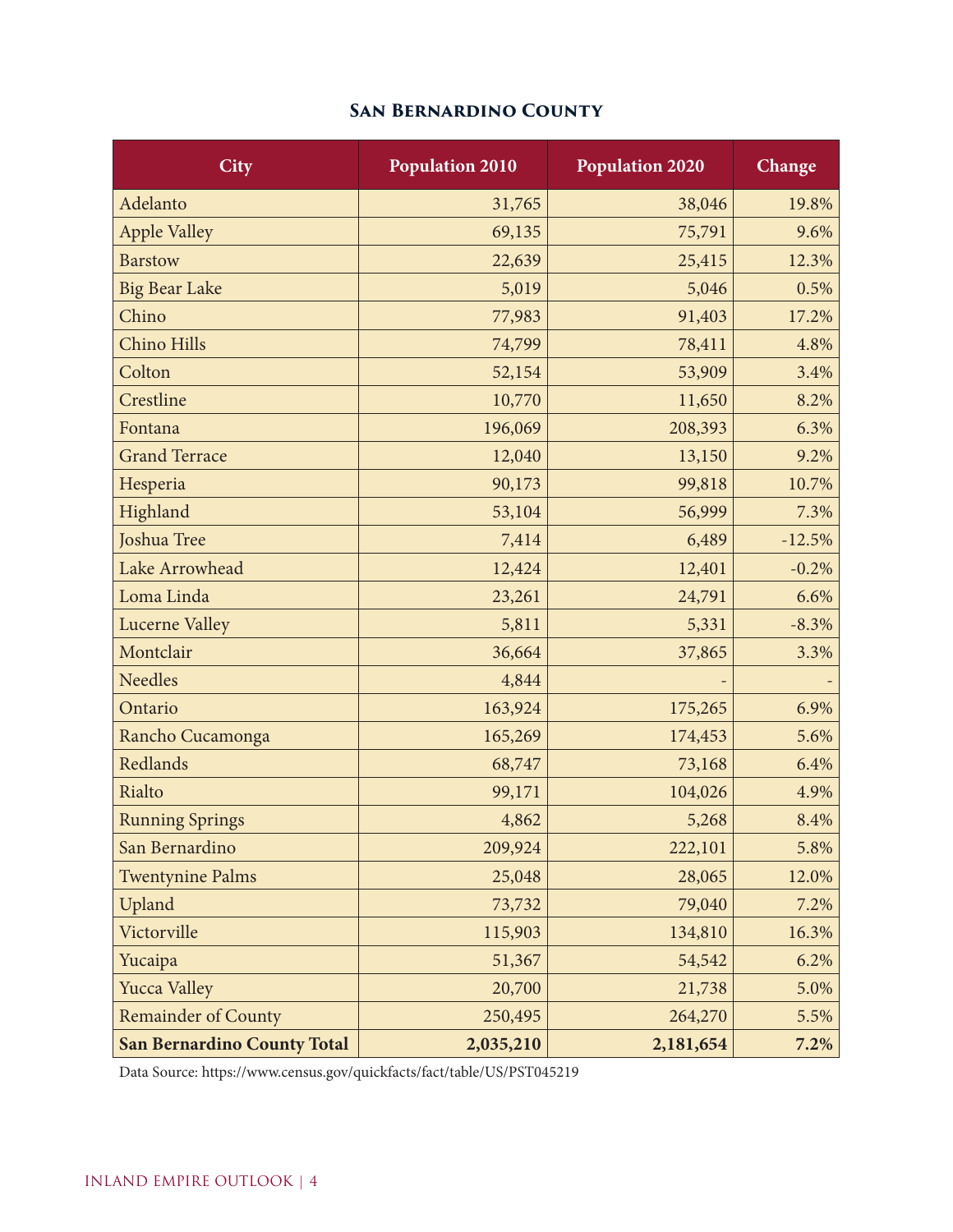2010 to 53,036 in 2020. Two other cities in Riverside County, Lake Elsinore, and Menifee (whose population just crossed the 100,000 threshold), have ranked in the top 10 fastest-growing cities in California, with respective growth rates of 35.6 percent and 32.3 percent, according to Patch. com. Adelanto has seen the most growth in San

Bernardino County, with a 19.8 percent population increase. Chino was not far behind with an increase of 17.2 percent.

The state has also become more racially diverse, especially in suburban Southern California counties. The Latino population reached 50 percent in





Maps by Daniela Corona '23, Rose Institute of State and Local Government, October 25, 2021.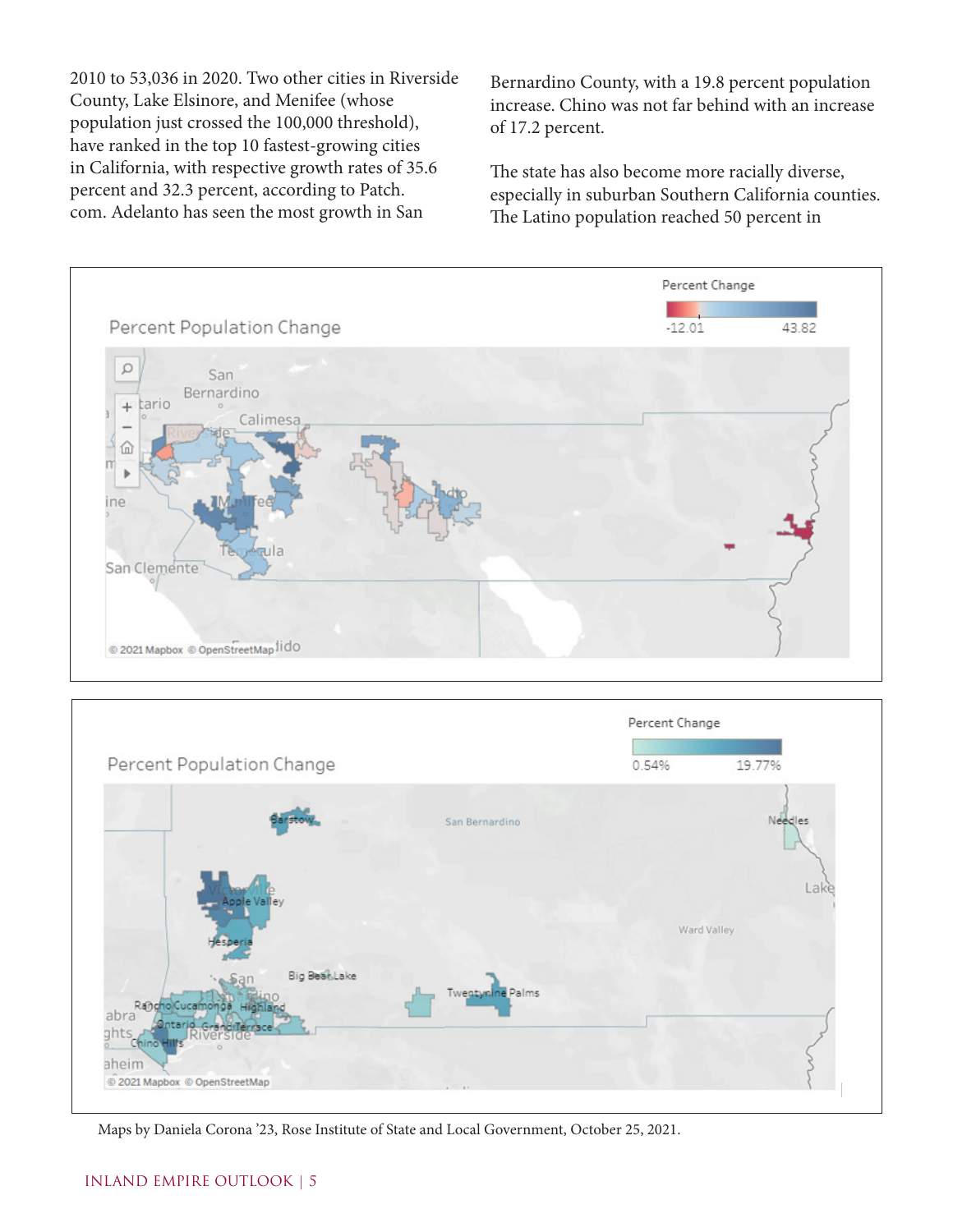Riverside County and grew to 54 percent in San Bernardino County. African Americans make up 6.1 percent of Riverside County and 7.9 percent of San Bernardino County, and Asians make up 6.8 percent of Riverside County and 8.1 percent of San Bernardino County. On the other hand, the White population fell to 33 percent in Riverside County and 26 percent in San Bernardino County.

Outside of incorporated cities, census-designated places (CDPs) in Riverside County had substantial growth. *The Press-Enterprise* reports that Highgrove's population increased by 88 percent from 3,988 in 2010 to 7,515 in 2020. Two other unincorporated communities in the area, Green Acres and French Valley, grew by 62 percent and 53 percent. Overall, the population of Riverside County grew from 2,189,641 in 2010 to 2,418,185 in 2020. After Beaumont, Lake Elsinore, and Menifee, the cities of Eastvale (30 percent), Calimesa (27.2 percent), and San Jacinto (21.9 percent) had significant increases.

In San Bernardino County, Adelanto had the most growth (19.8 percent), followed by Chino (17.2 percent) and Victorville (16.3 percent). In comparison, the larger suburbs of Fontana and Rancho Cucamonga grew slower, at 6.3 percent and 5.6 percent, respectively. Some cities had significant population decreases, including Joshua Tree (negative 12.5 percent) and Lucerne Valley (negative 8.3 percent).

The data from the U.S. Census also supports the California Citizens Redistricting Commission (CCRC), an independent group of 14 members, to draw congressional and state district lines. The California Supreme Court allowed the commission an extension to submit district plans; they now have until November 1, 2021 to release draft district maps and until December 15, 2021 to establish final district plans. ♦